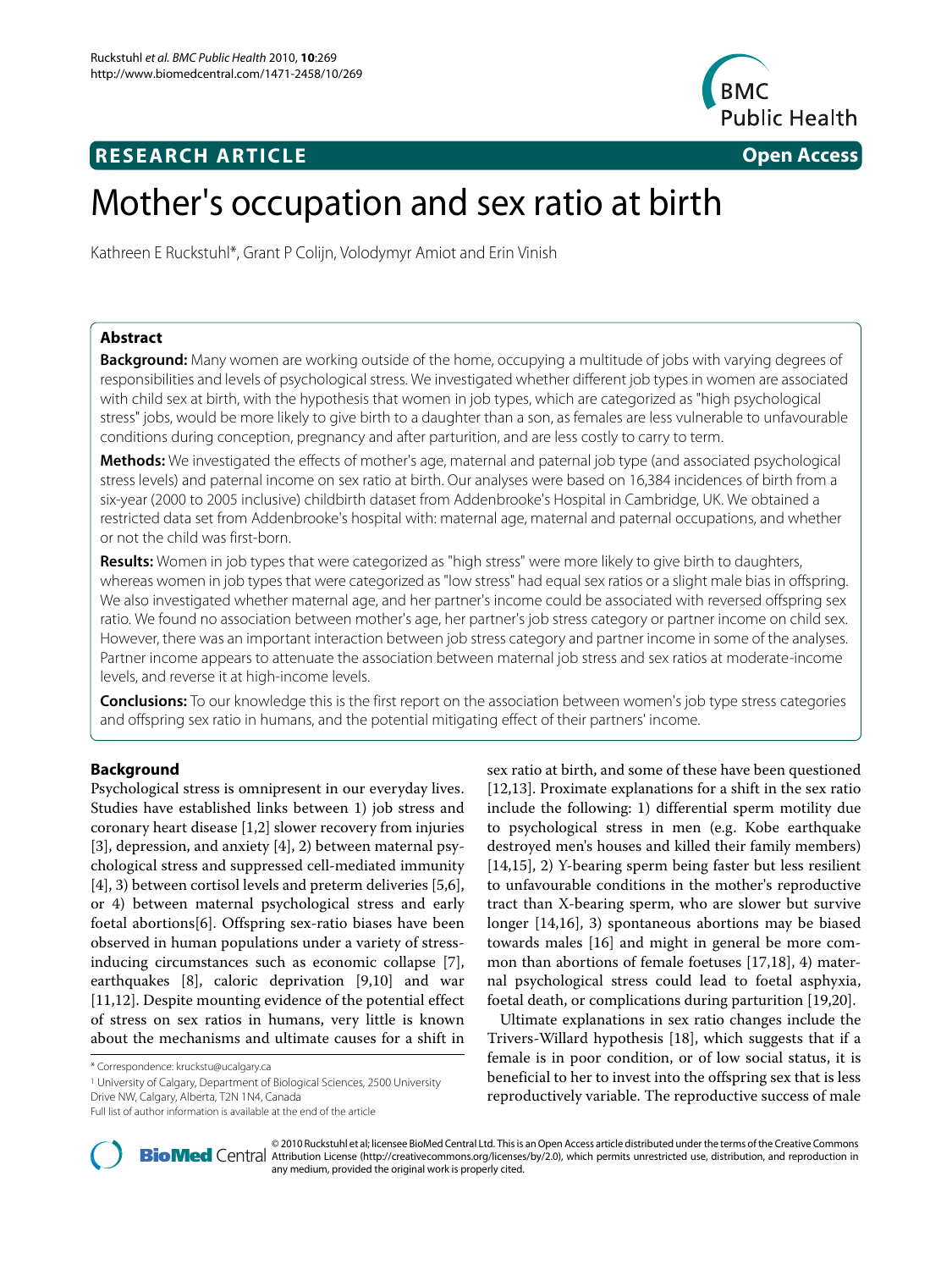offspring, in a society where access to breeding partners is limited through dominance hierarchies and male-male competition, tends to be more variable and resource sensitive. Some males are thus highly successful breeders while others are not. Although females can benefit by investing into the offspring with higher reproductive variance they will not be able to do so if they lack the resources. Therefore, vertebrate females subjected to physiological stress, or in worse body condition gain a selective advantage by producing female offspring, since male offspring are thought to be more costly to produce and raise and are less likely to attain a high social status and lifetime reproductive success if born to a stressed, subordinate, female [\[18](#page-10-10)[,21](#page-10-13),[22](#page-10-14)]. Support for a bias in sex ratios in humans comes, for example, from a study on women in a food-stressed rural community in southern Ethiopia, which showed that, women whose most recent offspring was male, had significantly higher body, fat, and muscle mass than other women, which led them to conclude that stronger mothers bear more sons than those in worse condition [\[23](#page-10-15)]. Hence, physiologically stressed females would be better off producing female offspring under conditions of stress, as daughters are more likely to survive than sons [[23](#page-10-15)], and the reproductive success of daughters is usually not dependent on social status. One mechanism that would let females bias the offspring sex in their favour is the ability to abort males when the mother is in poor condition [[9\]](#page-10-1). Then the female would have another opportunity to conceive a daughter, or a son in better condition, provided her own condition improved in the interim. Another assumption of the Trivers-Willard hypothesis [\[18](#page-10-10)] is that there is minimal parental investment by the male, beyond contributing sperm. This assumption is less applicable to humans, because males often invest parental care in their young, which reduces the variance of their reproductive success [[18\]](#page-10-10). Many studies have been carried out trying to determine exactly how applicable the Trivers-Willard hypothesis [\[18](#page-10-10)] is to humans [[24,](#page-10-16)[25\]](#page-10-17), and what kind of factors have an influence on the human sex ratio at birth [[7,](#page-9-6)[9](#page-10-1)[,13](#page-10-5)[,26](#page-10-18)-[30\]](#page-10-19). Many researchers have found strong support for the Trivers-Willard hypothesis [[30-](#page-10-19)[34](#page-10-20)].

Although studies on the effects of physiological stress on offspring gender have been numerous, it is more difficult to investigate the link between psychological stress and offspring gender, since measures of psychological stress are inherently qualitative, rather than quantitative. It is thus not clear whether the Trivers-Willard hypothesis [[18\]](#page-10-10) applies to psychologically stressed women. There is some evidence that psychological stress can lead to changes in sex ratios in humans: A study on offspring sex ratios in Norwegian military air pilots [\[28](#page-10-21)] has shown that these pilots are more likely to have daughters than

sons. Another study, of a British population, showed that women who had a lower perceived life expectancy were more likely to give birth to a daughter than to a son [\[35](#page-10-22)]. Despite an increasing number of women opting to have a career or to hold a job, and have a family, which can be extremely stressful, research on job types, their potential psychological stress levels and whether they could affect human sex ratio at birth is lacking. If chronic high levels of psychological stress were to affect a woman's reproductive processes, such as for example conception, or increase the risk of spontaneous abortions of male foetuses [[4,](#page-9-3)[5](#page-9-4)[,16\]](#page-10-8), we predict that women in job types that are labelled as " high stress", would be more likely to give birth to daughters than to sons, while women in "low stress" job categories should have a probability of giving birth to a son or daughter that is close to the world average. The world-wide proportion of male versus female births is at around 51.7% males and 48.3% females, or 105-107 males per 100 females [[27\]](#page-10-23), and between 104 and105 males per 100 females in the UK, during the time of this study <http://www.statistics.gov.uk/STATBASE>.

Other factors than psychological stress can also affect sex ratios and need to be included in analyses of the link between job stress and sex ratios in humans. Maternal age, for example, has been found to affect sex of offspring [[36,](#page-10-24)[37\]](#page-10-25). Younger women who have had at least one child, are more likely to produce boys [[37\]](#page-10-25), whereas women with a lower perceived life expectancy, or older women, might be more likely to have daughters [[35](#page-10-22)]. Younger women who are presumably in better condition than those who are older, and women of higher parity have more vascularised uteri, which leads to infants of higher birth weight [[37](#page-10-25)]. Almond and Edlund (2007) studied the effect of maternal age on offspring sex, and also found that younger women are more likely than older women to give birth to sons.

Parental economic status and education are useful measures of parental condition or the potential to invest resources into their children: individuals who earn more are more capable of satisfying their basic needs than those who earn less, and as a result will be in better condition. These assumptions are supported by the results of studies that have analysed the effects of parental economic status and education on offspring gender [\[24](#page-10-16)]. Koziel & Ulijaszek (2001) found partial evidence of greater investment in female offspring at the lowest level of paternal education and greater investment in male offspring at higher levels of paternal education. Similarly, a study on church rank in Mormons in the US found that women married to high ranking men were more likely to have sons than women married to lower ranking men [[33\]](#page-10-26). Almond & Edlund (2007), who used education as one indicator of condition, found that better educated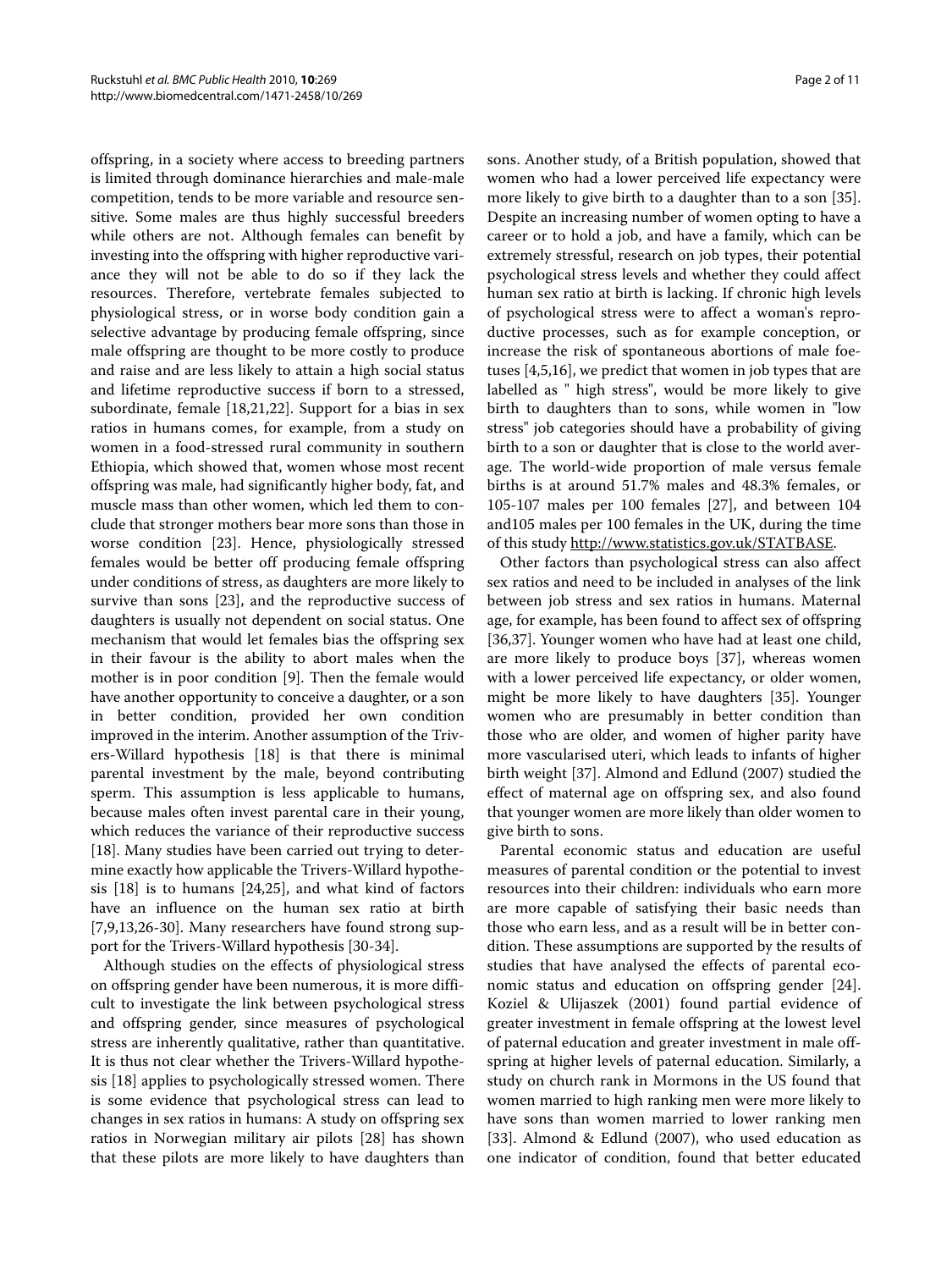women had more sons. Lastly, the partner's own job type and associated psychological stress could have an effect on the total psychological stress experienced by women and therefore have an additive effect on the likelihood of giving birth to a girl or a boy. In this study, we thus investigated women's job types and associated stress levels, their age, and primiparity status (yes or no), their partners' job type and associated stress levels, their partner's income and whether or not these factors affected the sex ratio at birth. We hypothesized that all of these factors would influence the sex ratio at birth. We predicted that women with job types in the high stress category would be more likely to give birth to a daughter than a son, and that maternal age affects the sex of her offspring, biasing it towards daughters with older age. We also predicted that her partner's job stress and his level of income would affect sex at birth, with the expectation of a bias towards daughters for families with higher paternal stress and/or lower paternal income.

## **Methods**

Our study was based on 16,384 incidences of birth from a six-year (2000 to 2005 inclusive) childbirth dataset from Addenbrooke's Hospital in Cambridge, UK. Women, who were admitted to the hospital for delivery, were asked to fill in a form, which contained questions about their age, job, partners job, whether or not they already had children, etc. This form was stored and entered into a central database and information on the birth (gender, weight, health etc.) of offspring was added to this file. We obtained a restricted data set from Addenbrooke's hospital with: maternal age (mean =  $30.94$  years, SD =  $5.34$ years, Range =  $13-53$  years old, N =  $16,345$  women of known age), maternal and paternal occupations, and whether or not the child was first-born, a singleton or twin (we only looked at singleton births to avoid bias due to in vitro fertilization and possible hereditary effects). Consent to use and publish the data was obtained from the human ethics board of the University of Calgary, and the Addenbrooke's hospital (and Trust) in Cambridge, UK, after the nature and possible consequences of the studies were explained. All data were derived from anonymous subjects, whose identities were fully protected and cannot be revealed. If data were missing, about income or job description, or if there was no partner listed we excluded the data from the analyses. The study was conducted in the spirit of the Helsinki Declaration of 1975, as revised in 2000 (5).

We were unable to get a direct measure of maternal stress or paternal stress hormone levels (physiological stress). Instead we categorized job types into different levels of psychological stress by consulting several earlier studies that have assessed how stressful people perceive certain types of jobs to be (House 1974, the website of the

Centre for Occupational and Health Psychology School of Psychology, Cardiff University's report (265/2000) and [[38\]](#page-10-27). Jobs were categorized by lumping them into general job categories according to Marchand (2007), who had categorized job types according to how stressful people perceived their jobs to be. Marchand (2007) used stress levels between 1 and 10, with 1 equalling the lowest and 10 the highest amount of psychological stress (see Table 1). As an example, if the job type was described as "clerk" in a store, the job would be rated under the type "Sales, services" and given a stress rating of 5. Stay-at-home mothers and women working for the armed forces were not listed in Marchand's (2007) study. We decided to list these two professions under the "Health care" job category. The "Health care" job category in Marchand's (2007) study had a stress rating of 8 out of 10. The two occupations were added to that category because of the nature of the occupations: both are associated with high levels of stress, since they involve caring for dependents (similar to health occupations), or dealing with conflict. Hence, if the job were "night nurse" or "housewife" for example, then these jobs would both be placed in the "Health care" job type, which has a stress rating of 8. However, some people might argue that being a stay-at-home mother is a fairly stress-free job. We thus re-ran the analyses categorizing those mothers into stress level 2 instead of stress level 8, to see how it affected the sex ratio. Stress still had a highly significant, unchanged effect on the sex ratio, independent on where we put those mothers. The most likely explanation for no effect of these mothers on sex ratio is that there were not too many stay-at-home mothers in this study. They thus had little impact compared to the thousands of other mothers with a job type that was easily assigned to one of the stress levels. We thus decided to run the full model with all explanatory variables on two sets of data: the first with stay-at-home mothers having stress level 8 and the second where they had a stress level 2. In the end, we had 10 general job categories with associated stress levels, shown in Table 1.

The partner's job type stress level was assigned using the same criteria as in Table 1. The partner's average income was calculated using information gathered by the 2007 Annual Survey of Hours and Earnings that was done by the UK government [[39](#page-10-28)]. For our study, we used the median gross annual income for men in 2007, according to their occupation. In a second step, we investigated how maternal age, primiparity, the job type stress level, partner's job type stress level and income affected offspring sex at birth (see statistical analyses below).

In our statistical model, we included the following predictor (independent) variables: maternal job type stress level (ranging from 1 and 10), maternal age, partner job type stress level (ranging from 1 to 10) and income (in pounds sterling), whether or not the child was the first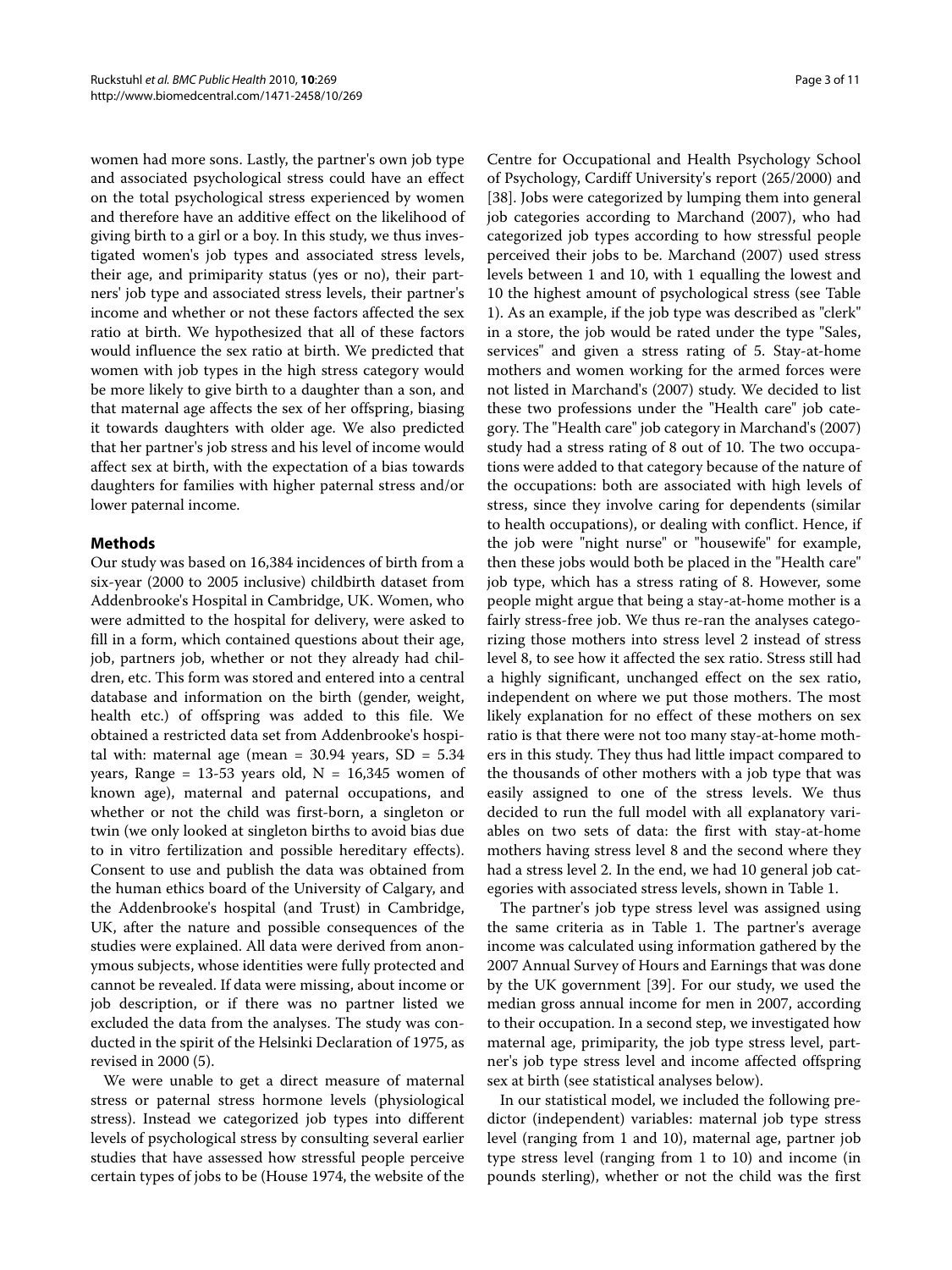<span id="page-3-0"></span>

|  |  |  | Table 1: Job type stress levels and sex ratio. |  |  |  |  |
|--|--|--|------------------------------------------------|--|--|--|--|
|--|--|--|------------------------------------------------|--|--|--|--|

| Job category                                               | <b>Stress level</b> | % male births | N    |
|------------------------------------------------------------|---------------------|---------------|------|
| Arts, cultural, recreational, sports                       | 1                   | 52.10         | 119  |
| Social, legal, government, educational, religious services | $\overline{2}$      | 53.83         | 1257 |
| Engineering, natural sciences, architectural, IT           | 3                   | 49.02         | 714  |
| Business, finance, administration                          | 4                   | 50.33         | 2492 |
| Sales, services                                            | 5                   | 51.47         | 3674 |
| Management                                                 | 6                   | 51.61         | 2939 |
| Farming, fishing and natural resources                     | $\overline{7}$      | 44.90         | 49   |
| Health, Stay-at-home, armed forces                         | 8                   | 52.34         | 4471 |
| Trades, transport, construction                            | 9                   | 40.38         | 265  |
| Processing, manufacturing, utilities                       | 10                  | 51.53         | 392  |

Given are different job type stress levels, percent male births, and sample sizes (N). Stress level of 1 = lowest stress level, 10 = highest stress level. The data set includes births and other information collected by Addenbrooke's hospital in Cambridge, England, between 2000 and 2005. P-values in bold indicate significant of p < 0.05 or smaller.

born, to investigate potential effects on sex ratio (dependent variable). We only included singleton births in the analyses. For this analysis we used an nominal logistic regression, which is the same as a generalized linear model, with a binomial distribution and a logit link function, using R statistical software (version 2.6.1; [[40\]](#page-10-29) and likelihood ratio tests [\[41\]](#page-10-30) software. The nominal logistic regression allowed us to include several predictor variables that were either numerical (i.e. partner income) or categorical (stress levels), and produced odds ratios for the different levels of stress and sex ratio. Subsequently, we eliminated all non-significant variables from the model using a step-wise approach. Maternal age did not affect the likelihood of giving birth to a son or daughter (Logistic regression: Wald statistics =  $0.42$ , p =  $0.52$ , N = 16,335 births), but older mothers were more likely to occupy higher stress occupations (Logistic regression: Wald statistics =  $84.07$ , p = 0.0001). In all subsequent models we left maternal age in as a covariate. We tested all other independent variables for collinearity but found none. In a final, more basic test, we compared the offspring sex ratio among women in job types with high stress indices (9 and 10) versus low stress jobs (stress levels 1 and 2), using a Likelihood ratio test (Chi-square), comparing numbers of occurrence.

#### **Results**

#### **High versus low stress job types**

Across the entire dataset, mothers in job types labelled as low stress (levels 1 and 2) were more likely to have a son than a daughter (53.68% sons), compared to mothers in job types labelled as high stress (levels 9 and 10) (47.05% sons, Chi-square = 7.85,  $p = 0.0051$  $p = 0.0051$ ). Table 1 lists total number of births and sex ratio as a percent value.

## **Association between job type stress levels and sex ratio, when stay-at-home mothers are considered to have a high stress occupation**

In the model with job type stress levels ranging from 1 (lowest) to 10 (highest), and with stay-at-home mothers in stress category of 8, neither partner income (Likelihood ratio  $\chi^2$  = 1.08, p = 0.2978), nor partner job stress (Likelihood ratio  $\chi^2$  = 14.7224, p = 0.0988) had a significant effect on the probability of having male offspring, but both maternal job type stress level ((Likelihood ratio  $x^2 = 19.87$ ,  $p = 0.0187$ ) and the interaction of maternal job type stress and partner income ((Likelihood ratio  $x^2 =$ 18.53, p = 0.0295) did have a significant effect (see Table 2 for odds ratios for different stress levels of mothers and the odds of having a boy or a girl). As maternal job type stress levels increased, the probability of having male off-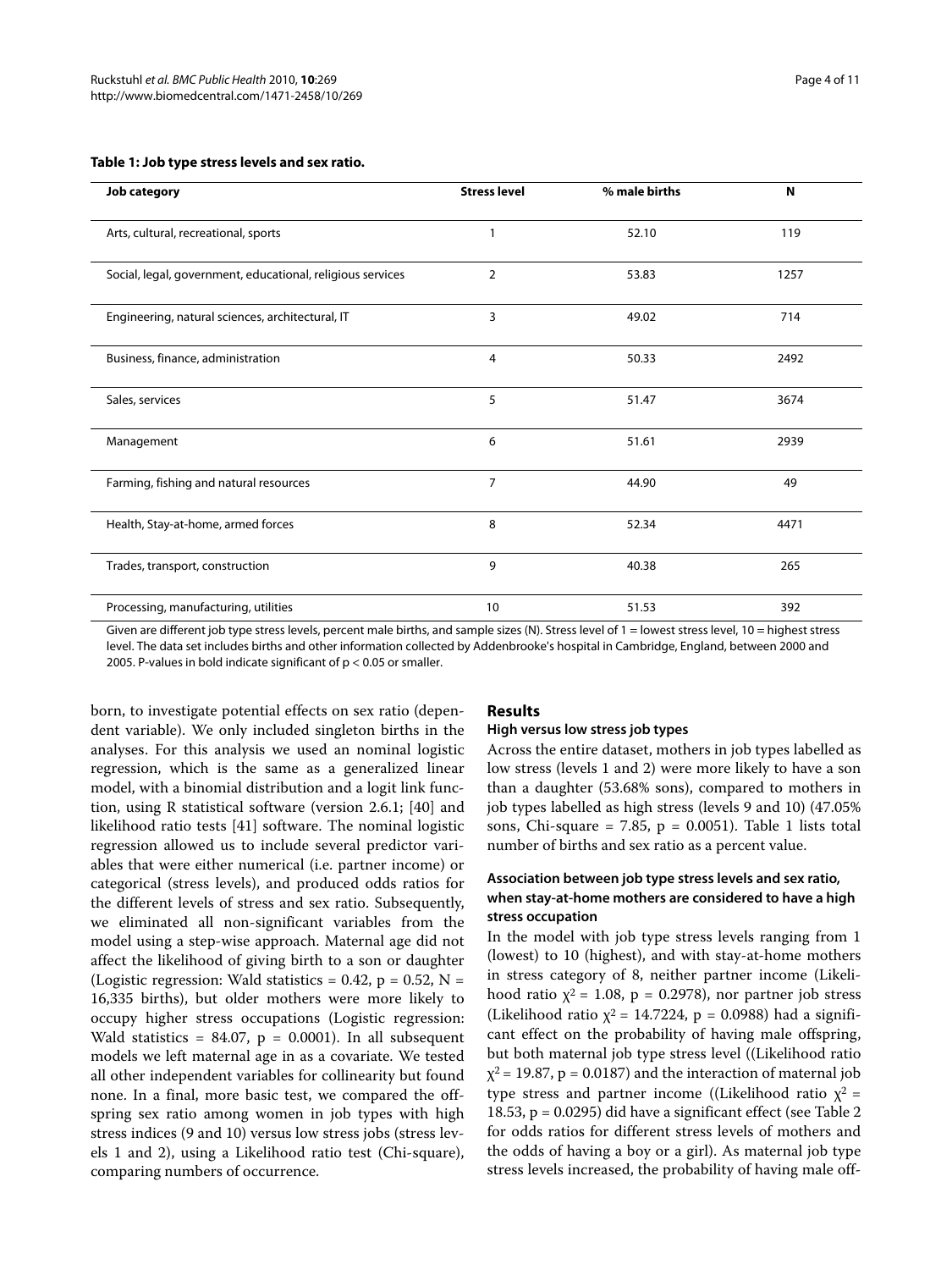<span id="page-4-0"></span>

teraction between mother's perceived job stress (x-axis) and partner income (z-axis) on the probability of producing male offspring (y-axis) for parents from Cambridge, UK from 2000 to 2005. Partner income is in £. The blue line illustrates the point (29,991 £) where the effect of partner income cancels the effect of mother stress, so that the probability of male offspring is equal across all levels of mother stress (probability = 0.509). The area between the red and blue lines is where higher levels of maternal stress decrease the probability of having a male. The area between the blue and green lines is where increasing partner income increases the probability of having a male. The individual black dots represent individual data points.

spring decreased. When plotting the interaction of maternal job type stress levels and partner income, it was evident that the majority of the partners fall into either the low or moderate income levels, with few at the higher income level (Fig. [1\)](#page-4-0). When partner income was less than 29,991 £, increased maternal job type stress levels decreased the probability of male offspring (Fig. [1](#page-4-0)). At 29,991 £, the effect of partner income cancelled the effect of maternal job type stress, and there was an equal probability of male or female offspring at all maternal job type stress levels, which is 0.509 (Fig. [1](#page-4-0)). At more than 29,991 £, there was an inversion of the effect of maternal stress (Fig. [1\)](#page-4-0).

### **Association between job type stress levels and sex ratio, when stay-at-home mothers are considered to have a low stress occupation**

When stay-at-home mothers were put in stress category 2, only the women's job type stress level significantly affected sex ratios in favour of girls (Likelihood ratio  $\chi^2$  = 28.8990971, p = 0.0007), while no other factor was significant (Table 3, for odds ratios).

#### **Discussion**

Our study showed a clear association between mothers' job type stress levels and the sex ratio at birth. As predicted, job types labelled as high stress were associated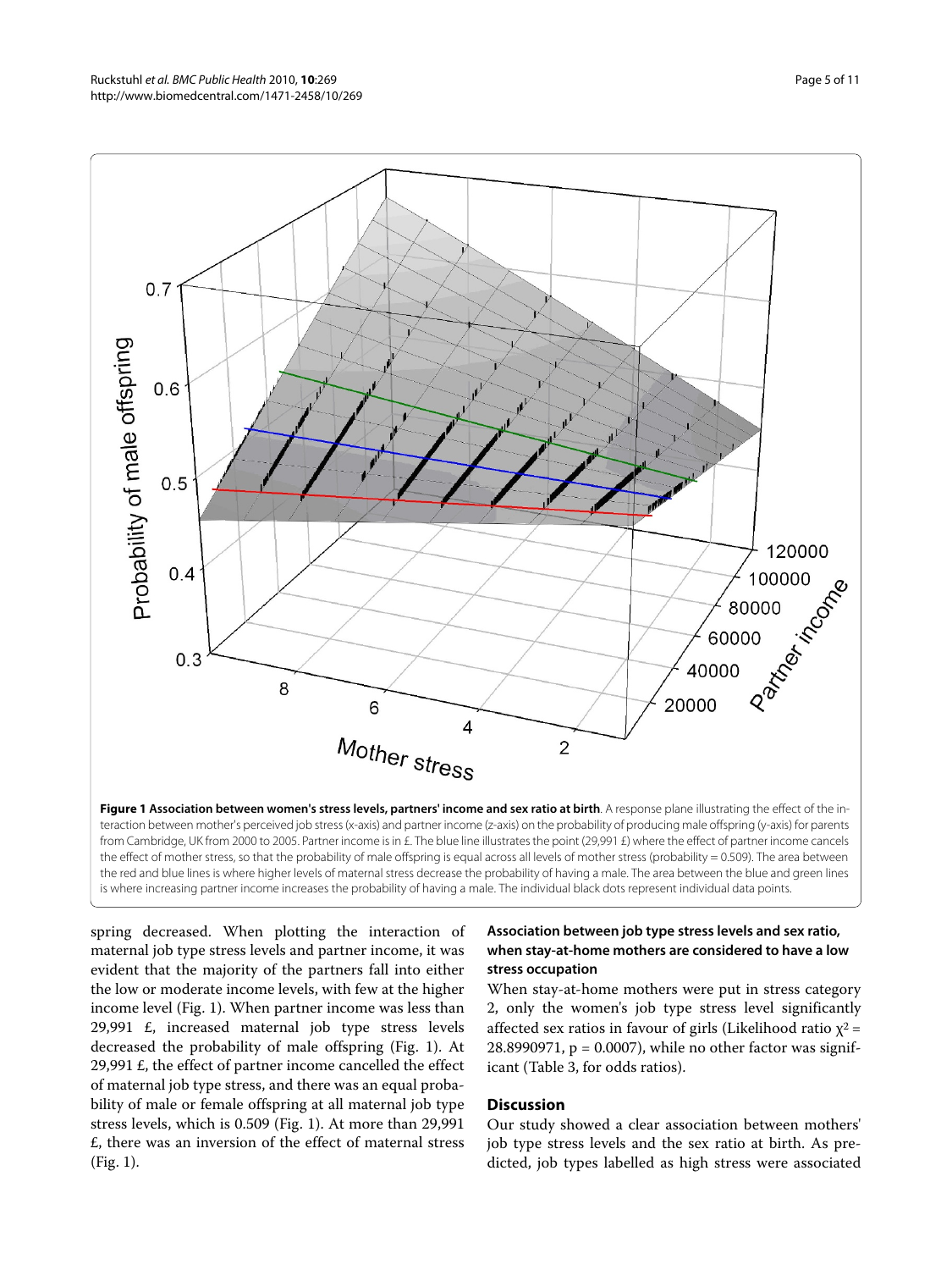| Level1                  | /Level2                 | <b>Odds Ratio</b> | 95% CI of the odds ratio |
|-------------------------|-------------------------|-------------------|--------------------------|
| $\overline{2}$          | $\mathbf{1}$            | 0.94              | 1.07                     |
| $\mathbf{3}$            | $\mathbf{1}$            | 1.12              | 0.89                     |
| $\overline{\mathbf{3}}$ | $\overline{2}$          | 1.20              | 0.83                     |
| $\overline{4}$          | $\mathbf{1}$            | $1.05$            | 0.95                     |
| $\overline{4}$          | $\mathbf 2$             | 1.12              | 0.89                     |
| $\overline{4}$          | $\overline{\mathbf{3}}$ | 0.94              | 1.07                     |
| 5                       | $\mathbf 1$             | 0.98              | 1.02                     |
| 5                       | $\overline{2}$          | $1.05$            | 0.95                     |
| 5                       | $\overline{\mathbf{3}}$ | 0.87              | 1.14                     |
| $\overline{5}$          | $\overline{4}$          | 0.93              | 1.07                     |
| $\boldsymbol{6}$        | $\mathbf 1$             | 0.99              | $1.01$                   |
| $\boldsymbol{6}$        | $\overline{2}$          | 1.06              | 0.94                     |
| $\boldsymbol{6}$        | $\mathbf{3}$            | 0.88              | 1.13                     |
| $\boldsymbol{6}$        | $\overline{4}$          | 0.94              | 1.06                     |
| $\boldsymbol{6}$        | 5                       | 1.01              | 0.99                     |
| $\overline{7}$          | $\mathbf 1$             | 1.44              | 0.69                     |
| $\boldsymbol{7}$        | $\overline{2}$          | 1.54              | $0.65\,$                 |
| $\overline{7}$          | $\overline{\mathbf{3}}$ | 1.28              | 0.78                     |
| $\overline{7}$          | $\overline{4}$          | 1.37              | 0.73                     |
| $\overline{7}$          | $\overline{\mathbf{5}}$ | $1.47\,$          | 0.68                     |
| $\overline{7}$          | $\boldsymbol{6}$        | 1.45              | 0.69                     |
| $\bf 8$                 | $\mathbf{1}$            | 0.97              | $1.03\,$                 |
| $\bf 8$                 | $\mathbf 2$             | $1.04$            | 0.97                     |

## **Table 2: Comparisons of different levels of maternal stress for the odds (odds ratio and reciprocal) of having female versus male offspring at birth.**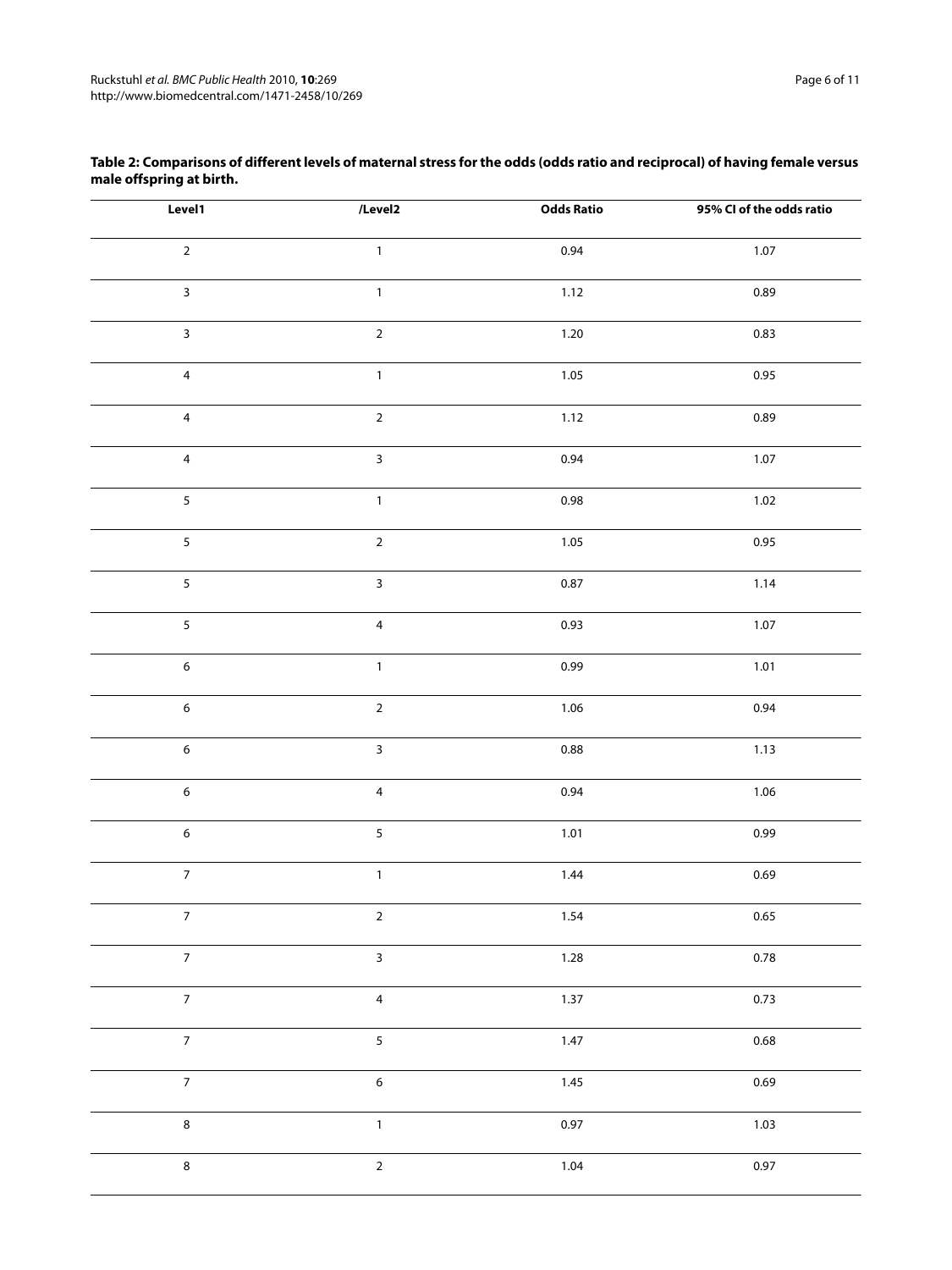| $\bf 8$     | $\overline{\mathbf{3}}$ | 0.86     | 1.16     |
|-------------|-------------------------|----------|----------|
| $\bf 8$     | $\overline{4}$          | 0.92     | $1.08\,$ |
| $\bf 8$     | $\overline{5}$          | 0.99     | 1.01     |
| $\bf 8$     | $\bf 6$                 | 0.98     | 1.02     |
| $\bf 8$     | $\bar{z}$               | $0.67\,$ | 1.49     |
| $\mathsf g$ | $\mathbf{1}$            | 1.54     | $0.65\,$ |
| $\mathsf g$ | $\overline{2}$          | 1.64     | $0.61\,$ |
| $\mathsf 9$ | $\mathbf{3}$            | 1.37     | 0.73     |
| $\mathsf g$ | $\overline{4}$          | 1.47     | 0.68     |
| $\mathsf g$ | $\overline{5}$          | $1.57$   | 0.64     |
| $\mathsf 9$ | $\mathbf 6$             | $1.55\,$ | $0.64\,$ |
| $\mathsf g$ | $\overline{7}$          | $1.07$   | 0.94     |
| $\mathsf 9$ | $\bf 8$                 | 1.59     | 0.63     |
| $10\,$      | $\mathbf{1}$            | 0.82     | 1.22     |
| $10\,$      | $\overline{2}$          | 0.87     | 1.14     |
| $10\,$      | $\mathbf{3}$            | 0.73     | 1.37     |
| $10\,$      | $\overline{4}$          | 0.78     | 1.28     |
| 10          | 5 <sup>1</sup>          | 0.83     | 1.20     |
| $10\,$      | $\bf 6$                 | 0.83     | 1.21     |
| $10\,$      | $\boldsymbol{7}$        | $0.57\,$ | 1.76     |
| $10\,$      | $\bf 8$                 | 0.84     | 1.18     |
| $10\,$      | $\overline{9}$          | $0.53\,$ | $1.88\,$ |

## **Table 2: Comparisons of different levels of maternal stress for the odds (odds ratio and reciprocal) of having female versus male offspring at birth. (Continued)**

The data set includes information on all births collected between 2000 and 2005 by Addenbrooke's hospital in Cambridge, UK. Level 1 indicates the stress level level2 is compared to. Stress levels range from 1 (low) to 10 (highest). Stay-at-home mothers were ranked in job stress level 8. CI = confidence interval.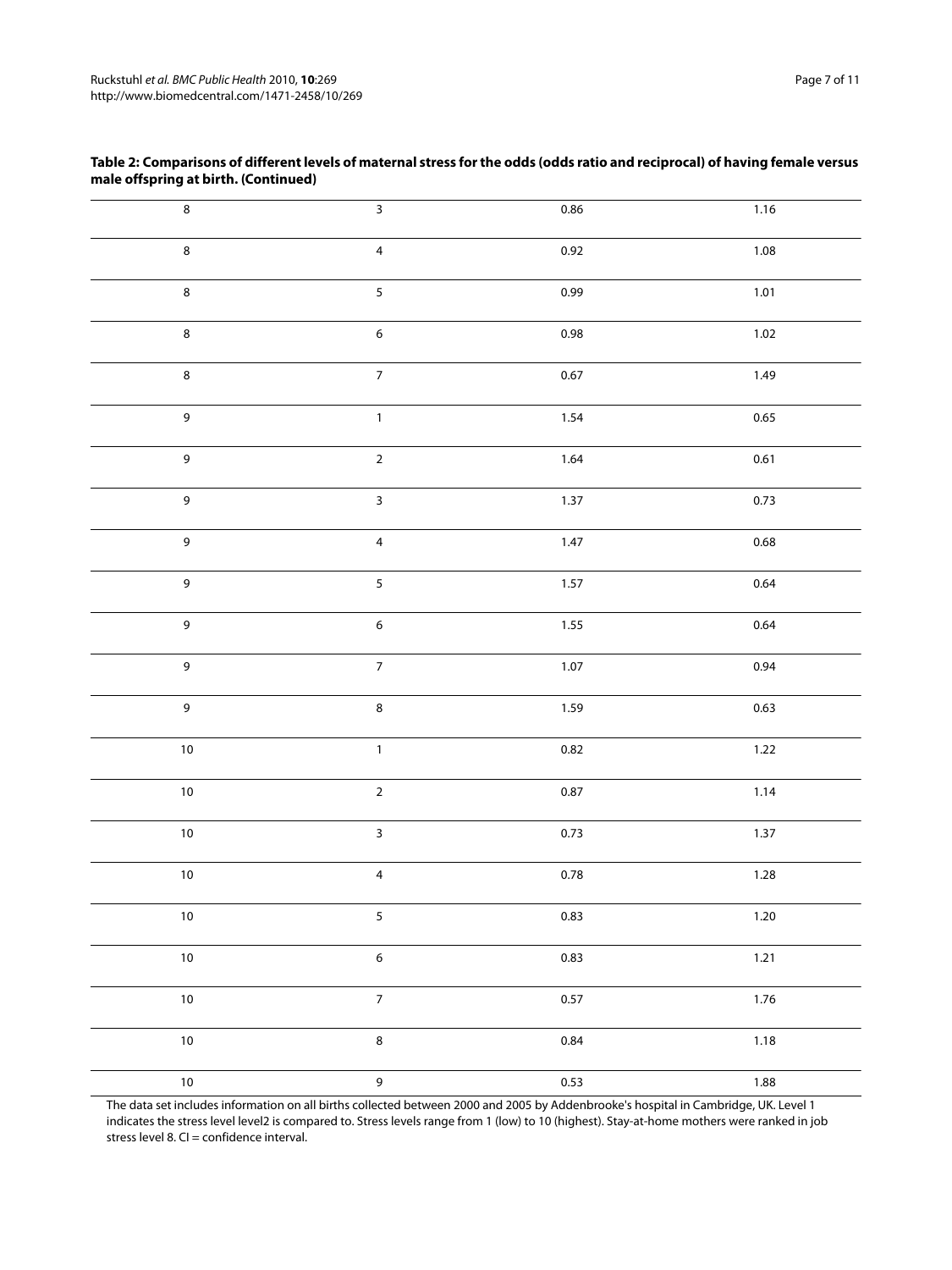| Level1                  | /Level2        | <b>Odds Ratio</b> | 95% CI of the odds ratio |
|-------------------------|----------------|-------------------|--------------------------|
| $\overline{2}$          | $\mathbf{1}$   | 0.90              | 1.11                     |
| $\overline{\mathbf{3}}$ | $\mathbf{1}$   | 1.11              | 0.90                     |
| $\overline{\mathbf{3}}$ | $\overline{2}$ | 1.23              | 0.81                     |
| $\overline{4}$          | $\mathbf{1}$   | 1.06              | 0.94                     |
| $\overline{4}$          | $\overline{2}$ | 1.17              | 0.85                     |
| $\overline{4}$          | $\mathbf{3}$   | 0.95              | 1.05                     |
| 5                       | $\mathbf{1}$   | 1.01              | 0.99                     |
| $\overline{5}$          | $\overline{2}$ | 1.12              | 0.90                     |
| $\overline{5}$          | $\mathbf{3}$   | 0.90              | 1.11                     |
| 5                       | $\overline{4}$ | 0.95              | 1.05                     |
| $\boldsymbol{6}$        | $\mathbf{1}$   | 1.00              | $1.00\,$                 |
| $\boldsymbol{6}$        | $\overline{2}$ | 1.11              | 0.90                     |
| $\boldsymbol{6}$        | $\mathbf{3}$   | 0.90              | 1.11                     |
| $\boldsymbol{6}$        | $\overline{4}$ | 0.95              | 1.06                     |
| $\boldsymbol{6}$        | 5              | 1.00              | $1.00\,$                 |
| $\overline{7}$          | $\mathbf{1}$   | 1.31              | 0.76                     |
| $\overline{7}$          | $\overline{2}$ | $1.45$            | 0.69                     |
| $\boldsymbol{7}$        | $\mathbf{3}$   | 1.17              | 0.85                     |
| $\overline{7}$          | $\overline{4}$ | $1.24$            | 0.81                     |
| $\overline{7}$          | $\overline{5}$ | 1.30              | 0.77                     |
| $\boldsymbol{7}$        | $\mathbf 6$    | $1.30\,$          | 0.77                     |
| $\bf 8$                 | $\mathbf 1$    | 0.91              | 1.10                     |

## **Table 3: Comparisons of different levels of maternal stress for the odds (odds ratio and reciprocal) of having female versus male offspring at birth.**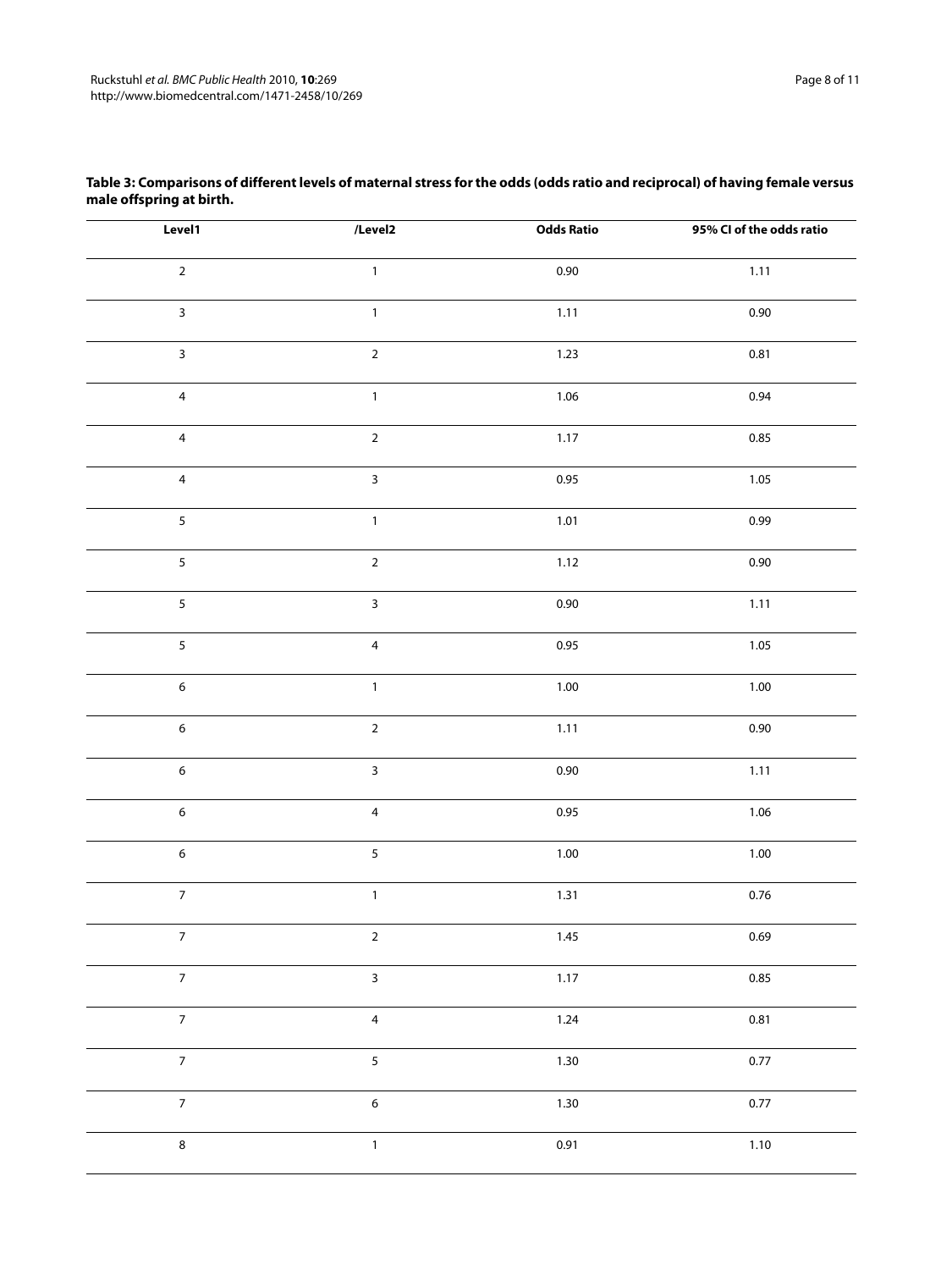| $\bf 8$      | $\overline{2}$          | $1.00\,$ | $\overline{1.00}$ |
|--------------|-------------------------|----------|-------------------|
| $\bf 8$      | $\mathbf{3}$            | 0.81     | 1.23              |
| $\bf 8$      | $\overline{4}$          | 0.86     | 1.17              |
| $\bf 8$      | $\overline{\mathbf{5}}$ | 0.90     | 1.11              |
| $\bf 8$      | $\boldsymbol{6}$        | 0.90     | 1.11              |
| $\bf 8$      | $\overline{7}$          | 0.69     | 1.44              |
| 9            | $\mathbf{1}$            | 1.57     | $0.64\,$          |
| $\mathsf 9$  | $\overline{2}$          | 1.74     | $0.58\,$          |
| $\mathsf g$  | $\overline{\mathbf{3}}$ | 1.41     | 0.71              |
| $\mathsf g$  | $\overline{4}$          | 1.48     | $0.67\,$          |
| $\mathsf{9}$ | $\overline{\mathbf{5}}$ | $1.56\,$ | 0.64              |
| 9            | $\boldsymbol{6}$        | 1.57     | $0.64\,$          |
| $\mathsf g$  | $\overline{7}$          | $1.20$   | 0.83              |
| 9            | $\bf 8$                 | 1.73     | $0.58\,$          |
| $10\,$       | $\mathbf{1}$            | $1.00\,$ | $1.00\,$          |
| $10\,$       | $\overline{2}$          | 1.11     | 0.90              |
| $10\,$       | $\mathbf{3}$            | 0.90     | 1.11              |
| $10\,$       | $\overline{4}$          | 0.95     | 1.06              |
| $10\,$       | $\overline{\mathbf{5}}$ | 0.99     | 1.01              |
| $10\,$       | $\boldsymbol{6}$        | $1.00\,$ | $1.00\,$          |
| $10\,$       | $\overline{7}$          | 0.77     | 1.31              |
| $10\,$       | $\bf 8$                 | $1.11$   | 0.90              |
| $10\,$       | $\mathsf{9}$            | 0.64     | 1.57              |

## **Table 3: Comparisons of different levels of maternal stress for the odds (odds ratio and reciprocal) of having female versus male offspring at birth. (Continued)**

The data set includes information on all births collected between 2000 and 2005 by Addenbrooke's hospital in Cambridge, UK. Level 1 indicates the stress level level2 is compared to. Stress levels range from 1 (low) to 10 (highest). In this comparison stay-at-home mothers were in stress category 2 (low stress).  $Cl =$  confidence interval.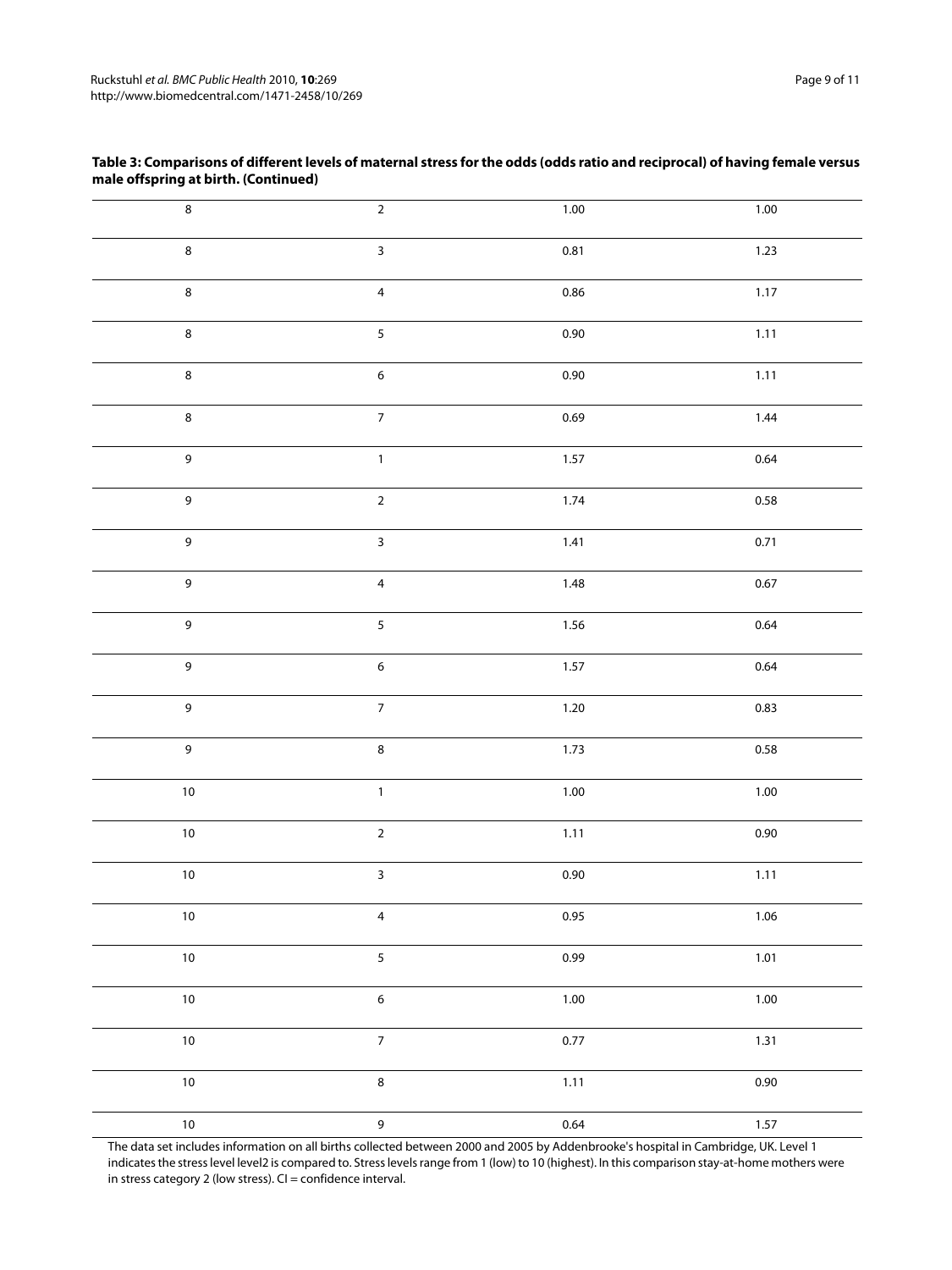with a bias in sex ratios towards daughters in both analyses (stay-at-home mothers at low or high stress levels). Partner income itself was not a significant variable in explaining sex ratios but in the analyses with stay-athome mothers in the higher stress category, 8, we found an interaction of partner income and maternal job stress on sex ratio. When partner income was high (specifically above 29,991  $E$ ), the sex ratio of offspring was biased towards sons, as predicted. However, when partner income was less than 29,991 £, the level of maternal job type stress had the biggest effect on the probability of having male offspring. Thus it seems, that the economic and social status, of males, are important in alleviating effects of women's occupational stress levels on offspring sex ratio.

Similarly, social status (wealth, church rank, and number of other wives) was reported to be an important factor in contributing to sex ratios in a Mormon community in the US [[30](#page-10-19)]. Women who's husbands were high ranking in the church, rich, or who's husbands had several wives, were more likely to bear sons than women married to lower status men. Why this effect was only evident when stay-at-home mothers were put in a high stress category is unclear. In any case, partner income did not have any effect in our alternate model with stay-at-home mothers in stress category 2.

Analyses and assessment of stress levels for job categories and particularly subcategories in our study were to a large extent arbitrary as we were not able to measure stress levels directly but had to resort to studies about perceived stress levels in different job types. It would be very interesting to measure and monitor physiological stress levels directly, in different women, working different jobs, rather than having to resort to potential psychological job stress levels. Experiments done on starlings (*Sturnus vulgaris*), for example, indicate that physiological stress can bias the sex ratio at hatching [\[25](#page-10-17)]. Starling females, who were injected with stress hormones, had a higher proportion of female chicks than control females. Starling mothers had equal sex ratios in eggs laid but most of the male embryos died before hatching and the ones that hatched had low immune response and low survival, therefore biasing hatching sex ratio towards females. While such studies show that physiological stress can effectively bias the survival of one offspring sex over the other, we do not know whether psychological stress would have similar effects. Our results suggest that psychological stress could potentially have similar effects as we found that job types that were labelled as high stress were associated with a bias in the sex ratio in favour of daughters. The mechanisms behind this phenomenon, however, remain unclear. Evidence for both pre- and post-coital mechanisms exists but further research in this

area is needed to investigate the potential pathways in more detail.

#### **Conclusions**

Understanding what can bias the human sex ratio is especially important because there are already a number of existing factors, which influence sex ratio, and a number of new factors, which are just beginning to be identified, such as latitude[[29](#page-10-31)], floods or smog [[42\]](#page-10-32), global warming [[43\]](#page-10-33), extreme life events[[26\]](#page-10-18), and as shown in our own study, women's job stress. Stress during conception and pregnancy are therefore possible candidates responsible for the decreasing sex ratios observed in many Western countries [[44\]](#page-10-34), in which women opt to have families, a job, and a career.

#### **Competing interests**

The authors declare that they have no competing interests.

#### **Authors' contributions**

KER conceived of and led the study, acquired the permits and data set, worked on the data set, did most of the statistical analyses and writing of the paper. GPC, VA and EV worked on the data set, assigned stress categories, and income levels, did part of the analyses and contributed to some extent to the writing of this paper. All authors read and approved the final manuscript.

#### **Acknowledgements**

We would like to thank Elissa Cameron, Tim Clutton-Brock, Peter Neuhaus, Angela Aivaz, Fanie Pelletier, and Lee and Gideon Koren, Ali S. Khashan, Sarah E. Johns, and Chitra Mandyam excellent comments earlier drafts. A big thank you to the Cambridge University Hospitals NHS Foundation Trust, Michelle Ellerbeck (Data awareness manager), Addenbrooke's hospital and all anonymous women for the permission and availability of the childbirth data set. We would also like to thank the University of Calgary, and the Ethics Board for permission to carry out this research, and an NSERC discovery grant to KER for financial support while writing this paper.

#### **Author Details**

University of Calgary, Department of Biological Sciences, 2500 University Drive NW, Calgary, Alberta, T2N 1N4, Canada

#### Received: 25 September 2009 Accepted: 23 May 2010 Published: 23 May 2010

#### **References**

- <span id="page-9-0"></span>1. House JS: Occupational stress and coronary heart disease: a review and theoretical integration**.** Journal of health and social behavio1r 1974, 15:12-27.
- <span id="page-9-1"></span>2. Wamala SP, Mittleman MA, Horsten M, Schenck-Gustafsson K, Orth-Gomer K: Job stress and the occupational gradient in coronary heart disease risk in women - The Stockholm Female Coronary Risk Study**.** Social Science & Medicine 2000, 51:481-489.
- <span id="page-9-2"></span>3. von Thiele U, Lindfors P, Lundberg U: Self-rated recovery from work stress and allostatic load in women**[.](http://www.ncbi.nlm.nih.gov/entrez/query.fcgi?cmd=Retrieve&db=PubMed&dopt=Abstract&list_uids=16880027)** Journal Of Psychosomatic Research 2006, 61:237-242.
- <span id="page-9-3"></span>4. Dole N, Savitz DA, Hertz-Picciotto I, Siega-Riz AM, McMahon MJ, Buekens P: Maternal stress and preterm birth**.** American Journal Of Epidemiology 2003, 157:14-24.
- <span id="page-9-4"></span>5. Nepomnaschy PA, Welch KB, McConnell DS, Low BS, Strassmann BI, England BG: Cortisol levels and very early pregnancy loss in humans**.** PNAS 2006, 103:3938-2942.
- <span id="page-9-5"></span>6. Mulder EJH, de Medina Robles PG, Huizink AC, Bergh BRH Van den, Buitelaar JK, Visser GHA: Prenatal maternal stress: effects on pregnancy and the (unborn) child**.** Early Human Development 2002, 70:3-14.
- <span id="page-9-6"></span>7. Catalano RA: Sex ratios in the two Germanies: a test of the economic stress hypothesis**.** Human Reproduction 2003, 18:1972-1975.